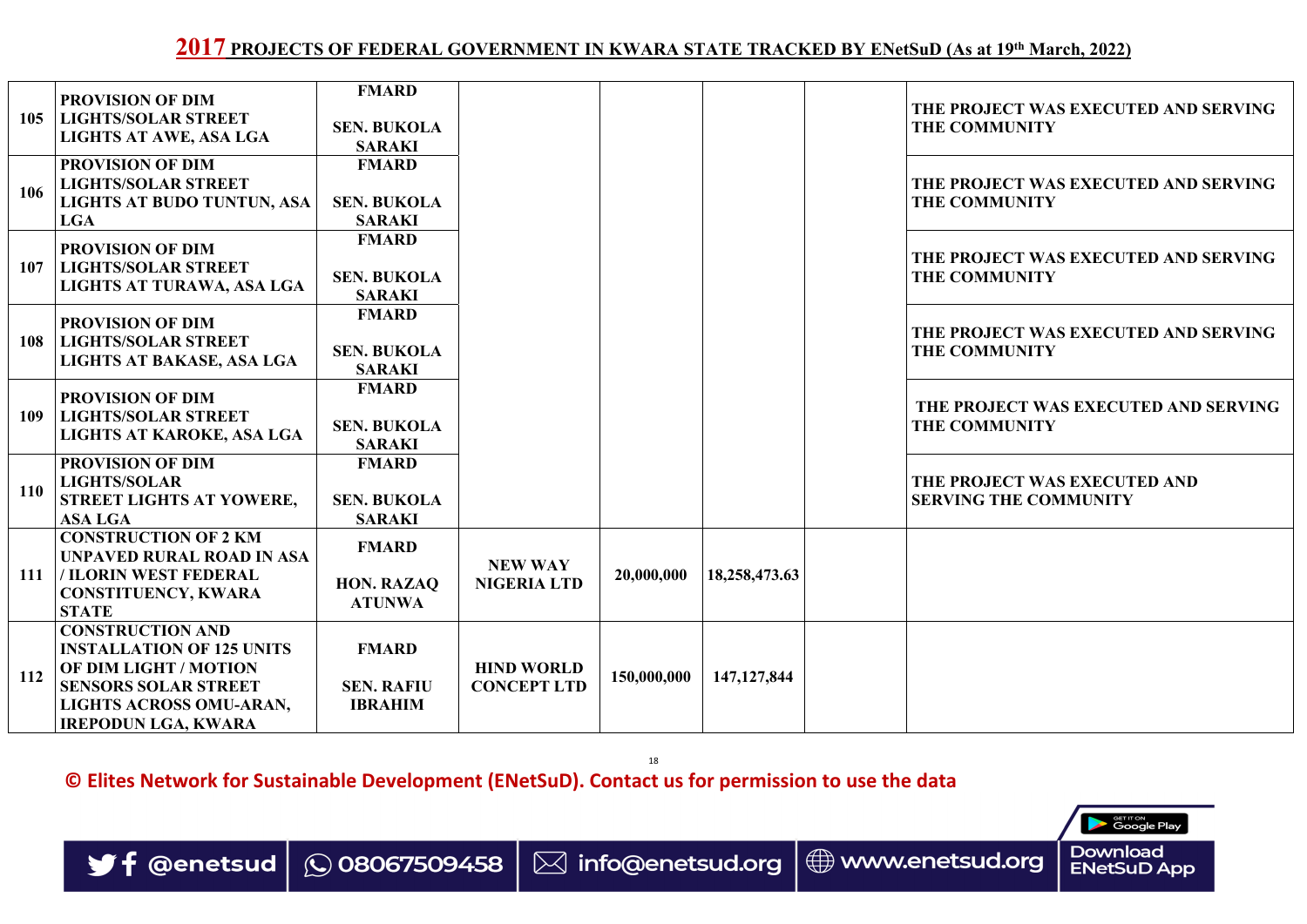19

**© Elites Network for Sustainable Development (ENetSuD). Contact us for permission to use the data**



|            | NORTH SENATORIAL<br><b>DISTRICT, KWARA STATE</b>                                                                                                                    |                                                                                                                                            |                                                                                  |                |                                                                                                  |                                                                                        |                                                                                                                                                                                                                      |
|------------|---------------------------------------------------------------------------------------------------------------------------------------------------------------------|--------------------------------------------------------------------------------------------------------------------------------------------|----------------------------------------------------------------------------------|----------------|--------------------------------------------------------------------------------------------------|----------------------------------------------------------------------------------------|----------------------------------------------------------------------------------------------------------------------------------------------------------------------------------------------------------------------|
| 113        | <b>CONSTRUCTION OF</b><br><b>INTERLOCKIN ROAD AT</b><br>OTUKOKO-TEJIDINI AREA,<br><b>ILORIN WEST</b>                                                                | <b>FMARD</b><br><b>SEN. BUKOLA</b><br><b>SARAKI</b>                                                                                        | <b>A3 INTERBIZ</b><br><b>LINK SERVICES</b><br><b>LTD</b>                         | <b>UNKNOWN</b> | <b>MINISTRY</b><br><b>DID NOT</b><br><b>RESPOND</b><br><b>TO</b><br><b>FOI</b><br><b>REQUEST</b> | <b>MINISTRY</b><br><b>DID NOT</b><br><b>RESPOND</b><br><b>TO FOI</b><br><b>REQUEST</b> | THE PROJECT WAS EXECUTED AND<br><b>SERVING THE COMMUNITY</b><br><b>ENETSUD HAS DRAGGED THE MINISTRY TO</b><br><b>COURT</b>                                                                                           |
| 114        | <b>PRODUCTION OF FOREST</b><br><b>UTILIZATION PRODUCTS</b><br><b>FACILITIES FOR PATIGI LGA,</b><br><b>KWARA NORTH SENATORIAL</b><br><b>DISTRICT</b>                 | <b>FORESTRY</b><br><b>RESEARCH</b><br><b>INSTITUTE OF</b><br><b>NIGERIA, 71.68%</b><br><b>HON. AHMAN</b><br><b>PATIGI</b><br><b>BAHAGO</b> | <b>OPTIMAL</b><br><b>CONCEPT LTD</b>                                             | 80,000,000     |                                                                                                  | 57, 337, 297                                                                           | HON. AHMAN-PATIGI BAHAGO HAS NOT<br><b>PROVIDED THE PROJECT LOCATION TO</b><br><b>ENETSUD. THUS, THE PROJECT CANNOT BE</b><br><b>VERIFIED</b>                                                                        |
|            | <b>BIOLOGICAL CONTROL OF</b><br><b>DEGRADED OFFA-OJOKU-</b><br>115 AFON ROAD (OFFA-IGBAWEWE)<br><b>PART) IN KWARA SOUTH</b><br><b>SENATORIAL</b><br><b>DISTRICT</b> | <b>FORESTRY</b><br><b>RESEARCH</b><br><b>INSTITUTE OF</b><br>NIGERIA,<br>71.78%<br><b>SEN. RAFIU</b><br><b>IBRAHIM</b>                     | <b>AJORO</b><br><b>INTERNATIO</b><br><b>NAL</b><br><b>INVESTMENT</b><br>NIG. LTD | 180,000,000    |                                                                                                  | 118,335,571                                                                            | THE PROJECT WAS INITIALLY ABANDONED,<br><b>BUT LATER COMPLETED AFTER ENETSUD</b><br><b>ENGAGEMENT WITH THE AGENCY. HOWEVER  </b><br><b>TECHNICAL DETAILS WERE NOT PROVIDED</b><br><b>FOR</b><br><b>RE-ASSESSMENT</b> |
| <b>116</b> | <b>BIOLOGICAL CONTROL OF</b><br><b>IKOTUN- AFON ROAD IN</b><br><b>KWARA SOUTH SENATORIAL</b><br><b>DISTRICT</b>                                                     | <b>FORESTRY</b><br><b>RESEARCH</b><br><b>INSTITUTE OF</b><br>NIGERIA,<br><b>71.78%</b><br><b>SEN. RAFIU</b>                                | <b>BESTA</b><br><b>PROJECT LTD</b>                                               | 70,000,000     |                                                                                                  | 49,654,127                                                                             | <b>ENETSUD LEARNT THAT ONLY GRADING AND</b><br><b>FEW CULVERTS WERE DONE. HOWEVER</b><br><b>TECHNICAL DETAILS WERE NOT PROVIDED</b><br><b>FOR</b><br><b>RE-ASSESSMENT</b>                                            |
|            |                                                                                                                                                                     | <b>IBRAHIM</b>                                                                                                                             |                                                                                  |                |                                                                                                  |                                                                                        |                                                                                                                                                                                                                      |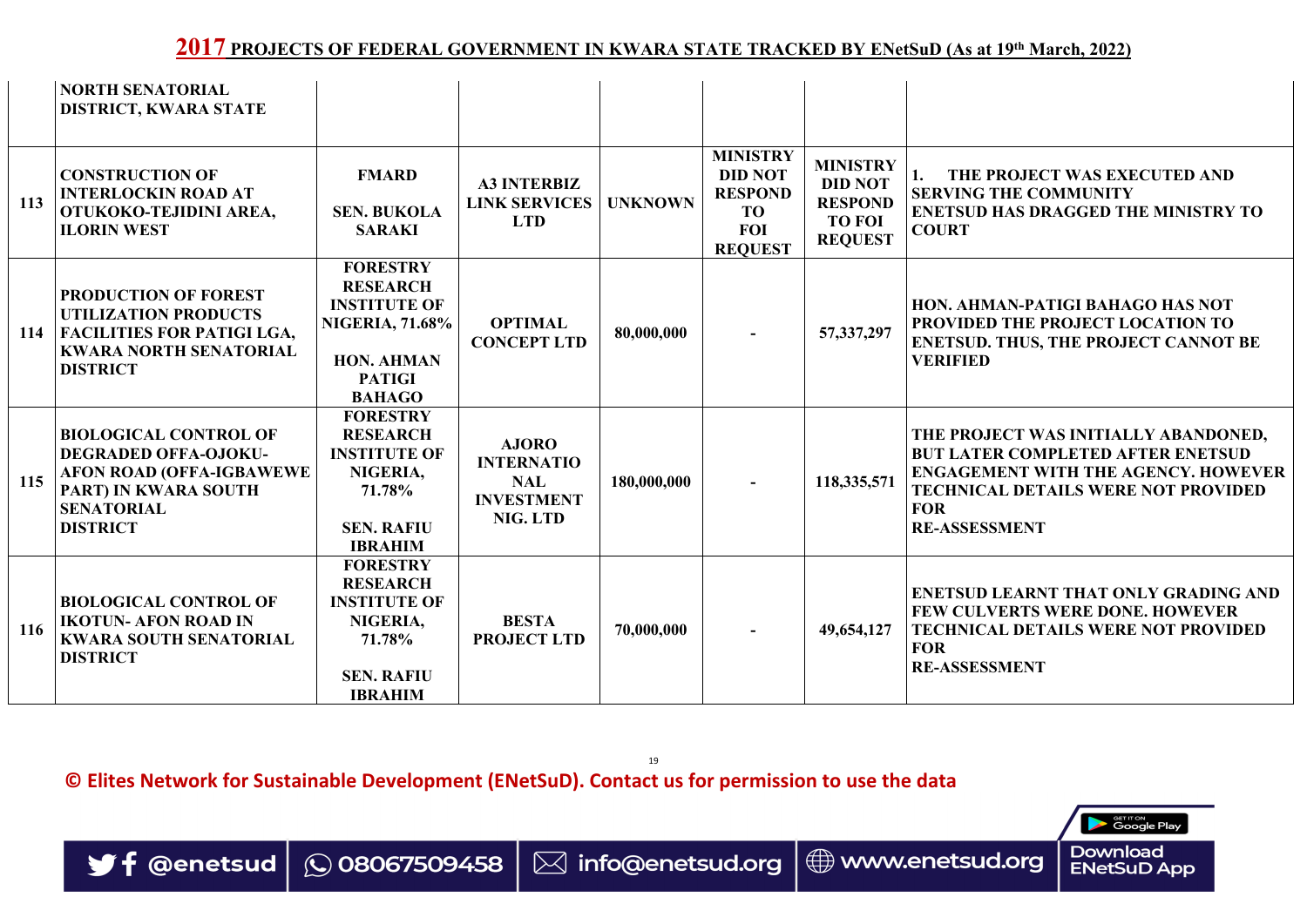20

**© Elites Network for Sustainable Development (ENetSuD). Contact us for permission to use the data**

| 117        | <b>BIOLOGICAL CONTROL OF</b><br><b>AFON- OKESHO-OJOKU-</b><br><b>IKOTUN (IGBAWEWE TO</b><br><b>OJOKU PART), IN</b><br><b>KWARA SOUTH SENATORIAL</b><br><b>DISTRICT</b> | <b>FORESTRY</b><br><b>RESEARCH</b><br><b>INSTITUTE OF</b><br><b>NIGERIA, 70.93%</b><br><b>SEN. RAFIU</b><br><b>IBRAHIM</b> | <b>WATERFALL</b><br><b>PRIME TRUST</b><br><b>LTD</b> | 220,000,000 |    | 156,041,612    |
|------------|------------------------------------------------------------------------------------------------------------------------------------------------------------------------|----------------------------------------------------------------------------------------------------------------------------|------------------------------------------------------|-------------|----|----------------|
| <b>118</b> | <b>PROVISION OF FILM GRANTS</b><br>TO YOUTHS IN ASA / ILORIN<br><b>WEST FEDERAL</b><br><b>CONSTITUENCY, KWARA</b><br><b>STATE</b>                                      | <b>NIGERIA FILM</b><br><b>CORPORATION</b><br><b>HON. RAZAQ</b><br><b>ATUNWA</b>                                            |                                                      | 40,000,000  |    |                |
| <b>119</b> | <b>PROVISION OF FILM GRANTS</b><br><b>TO YOUTHS IN</b><br><b>IFELODUN/OFFA/OYUN</b><br><b>LGAS, KWARA STATE</b>                                                        | <b>NIGERIA FILM</b><br><b>CORPORATION</b><br><b>HON. TOPE</b><br><b>OLAYONU</b><br><b>DANLAD</b>                           |                                                      | 40,000,000  |    |                |
| <b>120</b> | <b>CONSTRUCTION OF 4 KM</b><br><b>ROAD IN ASA AND ILORIN</b><br>WEST, KWARA STATE (2016)<br><b>PROJECT)</b>                                                            | <b>NIGERIA</b><br><b>BUILDING AND</b><br><b>RIAD</b><br><b>RESEARCH</b><br><b>INSTITUTE</b><br>(NBRRI)                     | U<br><b>Service</b>                                  | 40,000,000  | L. | $\blacksquare$ |
|            |                                                                                                                                                                        | <b>HON. RAZAQ</b><br><b>ATUNWA</b>                                                                                         |                                                      |             |    |                |
| <b>121</b> | <b>CONSTRUCTION OF 1 KM</b><br>STATION ROAD, OFFA LGA,<br><b>KWARA STATE (2016 PROJECT)</b>                                                                            | <b>NBRRI</b><br><b>HON. TOPE</b><br><b>OLAYONU</b><br><b>DANLAD</b>                                                        |                                                      | 25,000,000  |    |                |
| 122        | <b>CONSTRUCTION OF 1.5 KM</b><br><b>IGOSUN</b><br>ROAD, OFFA LGA, KWARA<br><b>STATE (2016)</b>                                                                         | <b>NBRRI</b>                                                                                                               |                                                      |             |    |                |

| <b>RFALL</b><br><b>TRUST</b><br>ГD | 220,000,000 | 156,041,612 | THE PROJECT WAS INITIALLY ABANDONED,<br><b>BUT LATER COMPLETED AFTER ENETSUD</b><br><b>ENGAGEMENT WITH THE AGENCY. HOWEVER</b><br><b>TECHNICAL DETAILS WERE NOT PROVIDED</b><br><b>FOR</b><br><b>RE-ASSESSMENT</b> |  |  |  |  |
|------------------------------------|-------------|-------------|--------------------------------------------------------------------------------------------------------------------------------------------------------------------------------------------------------------------|--|--|--|--|
|                                    | 40,000,000  |             | <b>NO RESPONSE TO FOI REQUEST</b><br>1.<br><b>BENEFICIARIES NOT KNOWN</b><br>2.                                                                                                                                    |  |  |  |  |
|                                    | 40,000,000  |             | <b>NO RESPONSE TO FOI REQUEST</b><br>1.<br><b>BENEFICIARIES NOT KNOWN</b><br>2.                                                                                                                                    |  |  |  |  |
|                                    | 40,000,000  |             | <b>LOCATION AND EXECUTION DETAILS</b><br><b>NOT KNOWN</b><br><b>EXPLANATION NOT PROVIDED BY NBRRI</b><br>2.                                                                                                        |  |  |  |  |
|                                    | 25,000,000  |             | <b>CONSTRUCTED AND BENEFITTING THE</b><br><b>COMMUNITIES.</b><br><b>HOWEVER, EXECUTION DETAILS NOT</b><br>2.<br><b>PROVIDED BY NBRRI</b>                                                                           |  |  |  |  |
|                                    |             |             | <b>CONSTRUCTED AND BENEFITTING THE</b><br><b>COMMUNITIES.</b><br><b>HOWEVER, EXECUTION DETAILS NOT</b><br>2.<br><b>PROVIDED BY NBRRI</b>                                                                           |  |  |  |  |



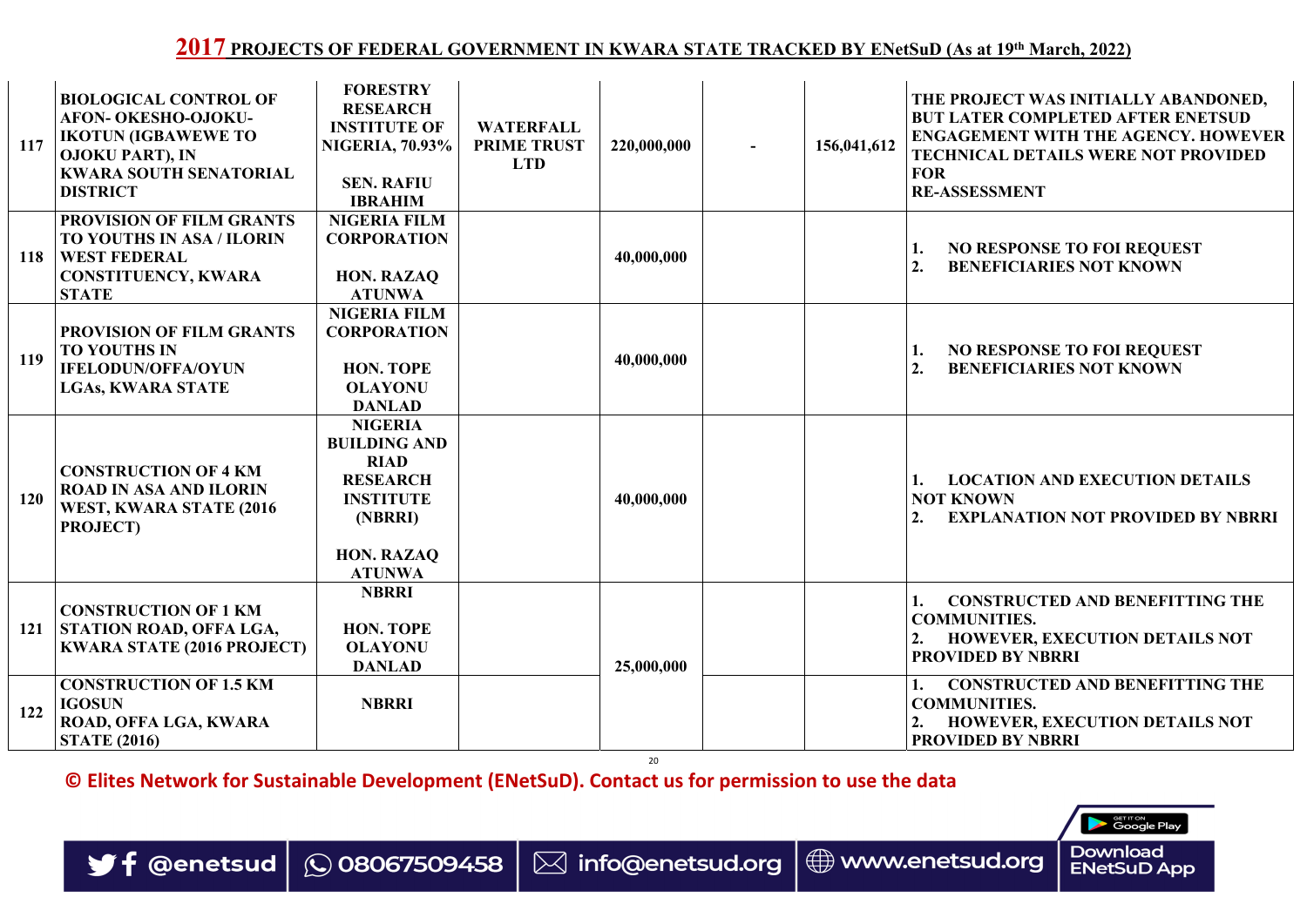21



**SETITON**<br>Google Play

**© Elites Network for Sustainable Development (ENetSuD). Contact us for permission to use the data**



|            |                                                                                                  | <b>HON. TOPE</b><br><b>OLAYONU</b><br><b>DANLAD</b>                               |                                                                      |            |            |                                                 |                                                                                                                                                                             |
|------------|--------------------------------------------------------------------------------------------------|-----------------------------------------------------------------------------------|----------------------------------------------------------------------|------------|------------|-------------------------------------------------|-----------------------------------------------------------------------------------------------------------------------------------------------------------------------------|
| 123        | <b>CONSTRUCTION OF 1.5 KM</b><br><b>IGOSUN ROAD, OFFA LGA,</b><br><b>KWARA STATE (2017)</b>      | <b>NBRRI</b><br><b>HON. TOPE</b><br><b>OLAYONU</b><br><b>DANLAD</b>               |                                                                      | 20,000,000 |            |                                                 |                                                                                                                                                                             |
| 124        | <b>CONSTRUCTION OF 1.5 KM</b><br>  MUU ROAD, OFFA LGA,<br><b>KWARA STATE</b>                     | <b>NBRRI</b><br><b>HON. TOPE</b><br><b>OLAYONU</b><br><b>DANLAD</b>               |                                                                      | 25,000,000 |            |                                                 | <b>CONSTRUCTED AND BENEFITTING THE</b><br><b>COMMUNITIES.</b><br><b>HOWEVER, EXECUTION DETAILS NOT</b><br><b>PROVIDED BY NBRRI</b>                                          |
| 125        | <b>CONSTRUCTION OF 3 KM</b><br><b>PEKE- TEMIDIRE ROAD IN ASA</b><br><b>LGA, KWARA CENTRAL</b>    | <b>NBRRI</b><br><b>HON. RAZAQ</b><br><b>ATUNWA</b>                                |                                                                      | 15,000,000 | 10,500,000 | <b>CONTRACT</b><br><b>NOT</b><br><b>AWARDED</b> | <b>ENETSUD HAS WRITTEN PETITION TO EFCC</b><br><b>AND ICPC ON THE PROJECT</b>                                                                                               |
| 126        | <b>CONSTRUCTION OF CROWN</b><br>  ROAD, ILORIN SOUTH LGA,<br><b>KWARA</b>                        | <b>NBRRI</b><br>HON. RAZAQ<br><b>ATUNWA</b>                                       | <b>Contract</b>                                                      |            |            |                                                 | <b>CONSTRUCTED AND BENEFITTING THE</b><br><b>COMMUNITIES.</b><br><b>HOWEVER, EXECUTION DETAILS NOT</b><br><b>PROVIDED BY NBRRI</b>                                          |
| 127        | <b>SUPPLY OF TRACTOR TO</b><br><b>EKITI/IREPODUN/OKEERO</b><br><b>FEDERAL CONSITUENCY</b>        | <b>SMEDAN, 100%</b><br><b>LATE HON.</b><br><b>FUNKE</b><br><b>ADEDOYIN</b>        | <b>TAMGAJ</b><br><b>SERVICE</b><br><b>LIMITED</b>                    | 28,000,000 | à.         | 18,552,135                                      | THE TRACTOR WAS SUPPLIED BUT THE<br><b>CURRENT LOCATION IS NOT KNOWN.</b><br>ALL EFFORTS TO LOCATE IT WAS<br>2.<br><b>ABORTIVE DUE TO THE DEATH OF HON.</b><br><b>FUNKE</b> |
| <b>128</b> | <b>ENTERPRISE TRAINING FOR</b><br><b>ILORIN EAST/SOUTH FEDERAL</b><br><b>CONSTITUENCY</b>        | <b>SMEDAN, 100%</b><br>HON.<br><b>ABUBAKAR</b><br><b>AMUDA-</b><br><b>KANNIKE</b> | <b>ALHAMBRA</b><br><b>GLOBAL</b><br><b>SERVICE</b><br><b>LIMITED</b> |            |            | 5,768,400                                       | THE LIST OF BENEFICIARIES PROVIDED BY<br><b>SMEDAN WAS CONFIRMED TO BE AUTHENTIC</b>                                                                                        |
| 129        | <b>SKILL ACQUISITION TRAINING</b><br><b>FOR ILORIN EAST/SOUTH</b><br><b>FEDERAL CONSTITUENCY</b> | <b>SMEDAN, 100%</b><br>HON.<br><b>ABUBAKAR</b>                                    | <b>DILE NIGERIA</b><br><b>LIMITED</b>                                | 35,000,000 | $\sim$     | 17,480,000                                      | THE LIST OF BENEFICIARIES PROVIDED<br>BY SMEDAN WERE FAKE, AS BENEFICIARIES<br>DENIED ATTENDANCE OF ANY TRAINING.                                                           |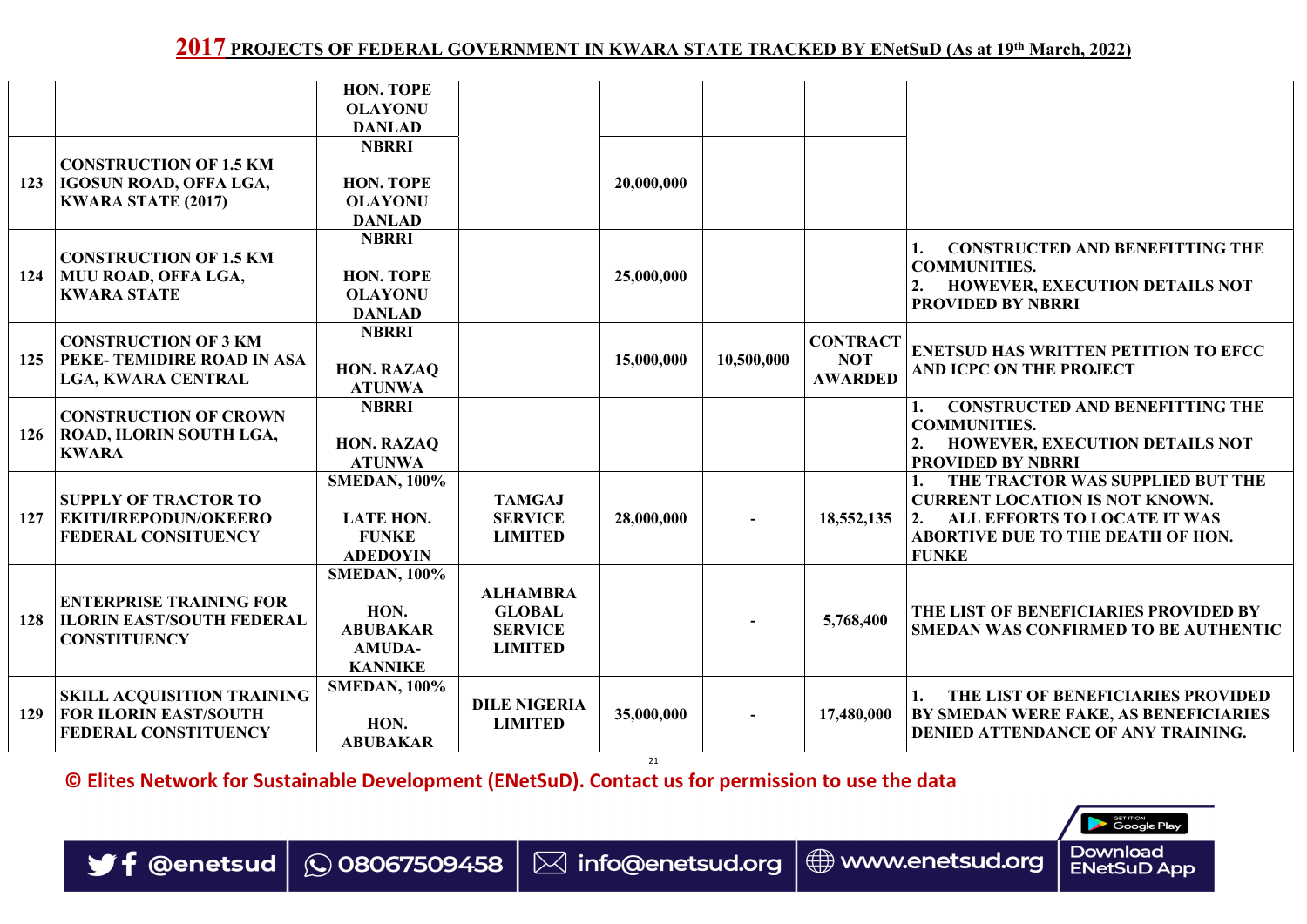22

**© Elites Network for Sustainable Development (ENetSuD). Contact us for permission to use the data**







|     |                                                                                                                      | <b>AMUDA</b><br><b>KANNIKE</b>                                                    |                                                                       |            |        |            | <b>ENETSUD HAS DRAGGED SMEDAN TO</b><br><b>EFCC, ICPC AND NIGERIA POLICE</b>                                                                                                                                                                                                                 |
|-----|----------------------------------------------------------------------------------------------------------------------|-----------------------------------------------------------------------------------|-----------------------------------------------------------------------|------------|--------|------------|----------------------------------------------------------------------------------------------------------------------------------------------------------------------------------------------------------------------------------------------------------------------------------------------|
| 130 | <b>ENTREPRENEURSHIP</b><br><b>DEVELOPMENT TRAINIG FOR</b><br><b>ILORIN EAST/SOUTH FEDERAL</b><br><b>CONSTITUENCY</b> | <b>SMEDAN, 100%</b><br>HON.<br><b>ABUBAKAR</b><br><b>AMUDA-</b><br><b>KANNIKE</b> | <b>ABILELE</b><br><b>INDUSTRIES</b><br><b>LIMITED</b>                 | 25,000,000 | $\sim$ | 16,606,000 | THE LIST OF BENEFICIARIES PROVIDED<br>BY SMEDAN WERE FAKE, AS BENEFICIARIES<br>DENIED ATTENDANCE OF ANY TRAINING.<br><b>ENETSUD HAS DRAGGED SMEDAN TO</b><br>EFCC, ICPC AND NIGERIA POLICE                                                                                                   |
| 131 | <b>PUBLIC TOILETS AND</b><br><b>BOREHOLES IN ILORIN</b><br><b>EAST/SOUTH FEDERAL</b><br><b>CONSTITUENCY</b>          | <b>SMEDAN, 100%</b><br>HON.<br><b>ABUBAKAR</b><br><b>AMUDA-</b><br><b>KANNIKE</b> | <b>STABLE</b><br><b>TECHNOLOGY</b><br><b>LIMITED</b>                  | 40,000,000 | $\sim$ | 26,569,600 | <b>SMEDAN REFERRED US TO HON. KANNIKE</b><br>FOR THE PROJECTS LOCATION.<br>A PUBLIC TOILET WAS SITUATED AT<br><b>OFFA GARAGE</b><br>THE LOCATIONS OF THE BOREHOLES<br>3.<br>AND THE REMAINING TOILET ARE NOT YET<br><b>DISCLOSED BY HON. KANNIKE</b>                                         |
| 132 | <b>SUPPLY OF MOTORCYCLES TO</b><br><b>IFELODUN/OFFA/OYUN</b><br><b>FEDERAL CONSTITUENCY</b>                          | <b>SMEDAN, 100%</b><br>HON.<br><b>OLARINOYE</b><br><b>TOPE</b><br><b>OLAYONU</b>  | <b>YUHAZ</b><br><b>MERCHANTS</b><br><b>LIMITED</b>                    | 15,000,000 | a ka   | 9,677,745  | <b>SMEDAN REFERRED US TO HON.</b><br><b>OLAYONU FOR THE BENEFICIARIES LIST OF</b><br><b>THE MOTOCYCLES</b><br><b>HON. OLAYONU HAS NOT PROVIDED THE</b><br><b>LIST TILL DATE</b>                                                                                                              |
| 133 | <b>SUPPLY OF PICK-UP TRUCK TO</b><br><b>IFELODUN/OFFA/OYUN</b><br><b>FEDERAL CONSTITUENCY</b>                        | <b>SMEDAN, 100%</b><br>HON.<br><b>OLARINOYE</b><br><b>TOPE</b><br><b>OLAYONU</b>  | <b>BAROSIT</b><br><b>INTERBIZ</b><br><b>NIGERIA</b><br><b>LIMITED</b> | 38,000,000 | $\sim$ | 27,075,000 | <b>SMEDAN REFERRED ENETSUD TO HON.</b><br><b>OLAYONU FOR THE VEHICLE LOCATION</b><br><b>HON. OLAYONU CONFIRMED TO ENETSUD</b><br>THAT HE IS USING IT AS A UTILITY VEHICLE<br><b>ENETSUD IS NOT AWARE THAT THE</b><br>3.<br><b>VEHICLE HAS BEEN HANDED OVER TO THE</b><br><b>CONSTITUENCY</b> |
| 134 | <b>SUPPLY OF MOTORCYCLES TO</b><br><b>BARUTEN/KAIAMA FEDERAL</b><br><b>CONSTITUENCY</b>                              | <b>SMEDAN, 100%</b><br><b>HON. ZAKARI</b><br><b>MUHAMMED</b>                      | <b>SALGA VIT</b><br><b>LIMITED</b>                                    | 12,976,700 |        | 8,326,500  | <b>SMEDAN REFERRED ENETSUD TO HON.</b><br><b>ZAKARI FOR THE VEHICLE LOCATION</b><br><b>BARUTEN AND KIAMA COMMUNITIES</b><br><b>CONFIRMED TO ENETSUD THAT THE</b><br><b>MOTOCYCLES WERE DISTRIBUTED BY HON.</b><br><b>ZAKARI</b>                                                              |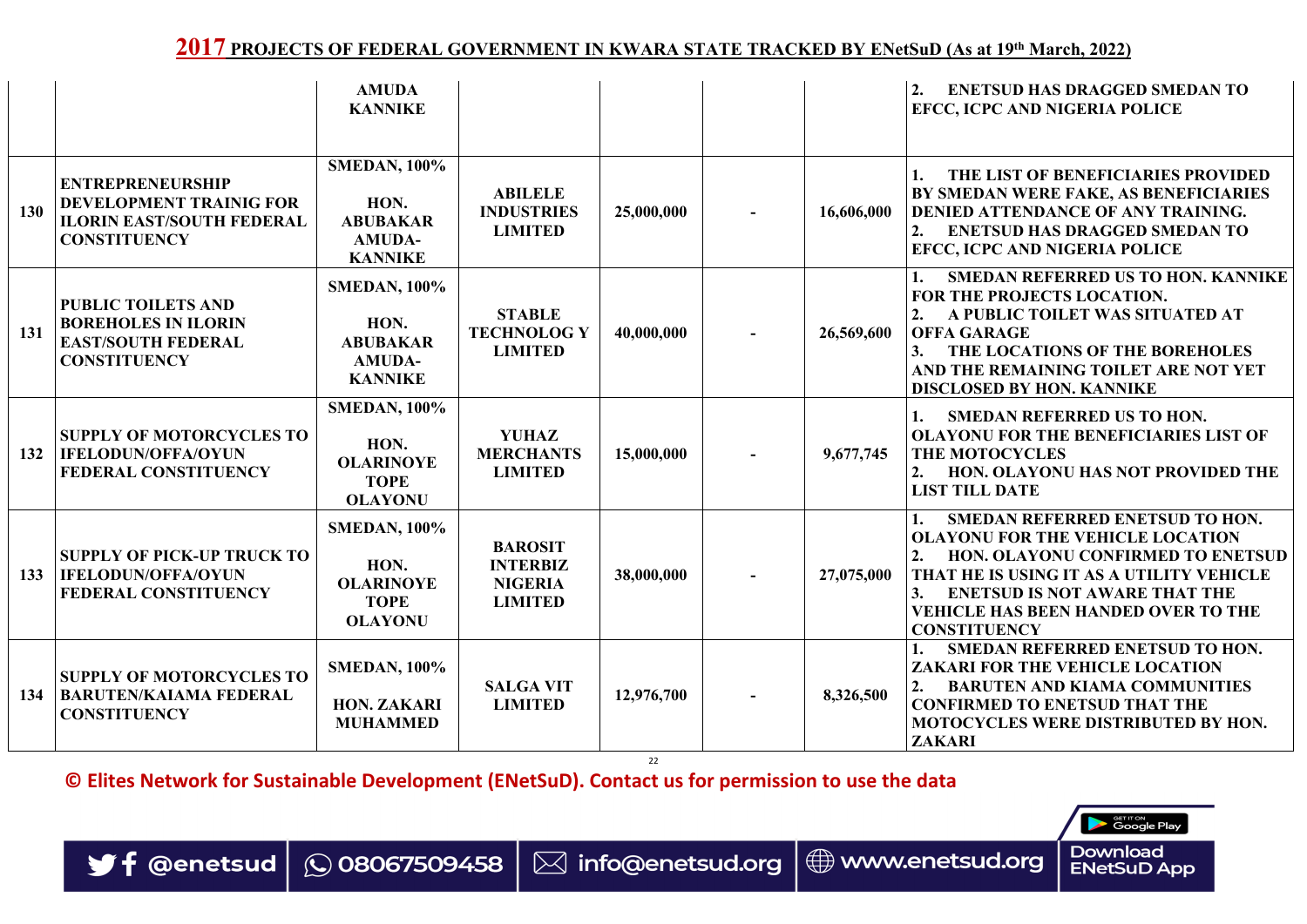23

**© Elites Network for Sustainable Development (ENetSuD). Contact us for permission to use the data**



| 135        | <b>CONSTRUCTION OF WERU</b><br><b>BRIDGE IN MORO LGA</b>                                                           | <b>LOWER NIGER</b><br><b>RIVER BASIN</b><br><b>DEVELOPMENT</b><br><b>AUTHORITY</b><br>(LNRBDA), 83%<br><b>SEN. SHAABA</b><br><b>LAFIAGI</b> | <b>NEEDS</b><br><b>TECHNOLOGI</b><br><b>ES LTD</b>                 | 10,000,000 | 6,409,171    |          | IT IS NOT CLEAR IF THE WORK DONE ON THE<br>SITE IS FROM THE 2017 FUND, RELEASED, AS<br>THE PROJECT HAS BEEN CONTINUOUSLY<br><b>BUDGETED FOR</b>                                                                                                |
|------------|--------------------------------------------------------------------------------------------------------------------|---------------------------------------------------------------------------------------------------------------------------------------------|--------------------------------------------------------------------|------------|--------------|----------|------------------------------------------------------------------------------------------------------------------------------------------------------------------------------------------------------------------------------------------------|
| 136        | <b>CONSTRUCTION OF FLOOD</b><br>AND EROSION CONTROL AT<br>KUCHITA AREA, EDU LGA                                    | <b>LNRBDA, 100%</b><br><b>SEN. SHAABA</b><br><b>LAFIAGI</b>                                                                                 | <b>AKBAR</b><br><b>GLOBAL ENGR.</b><br>CONST.                      | 60,000,000 | 57, 563, 263 | $\sim$   | <b>ENETSUD CONFIRMED THAT DRAINAGE AND</b><br><b>CULVERTS WERE CONSTRUCTED WITH</b><br><b>SLIGHT SURFACE DRESSING, WHICH HAS</b><br><b>NOW BEEN ERODED.</b><br><b>HOWEVER, TECHNICAL DETAILS WERE NOT</b><br><b>PROVIDED FOR RE-ASSESSMENT</b> |
| 137        | <b>CONSTRUCTION OF 1 NO MINI</b><br><b>MOTORIZED BOREHOLE AT</b><br>EGBAN TWATCHI, LAFIAGI,<br><b>EDU LGA</b>      | <b>LNRBDA, 100%</b><br><b>SEN. SHAABA</b><br><b>LAFIAGI</b>                                                                                 | <b>AECRENLTD</b>                                                   |            | 3,350,760    |          | <b>1. ENETSUD CONFIRMED THAT THE</b><br><b>BOREHOLE WAS PROVIDED WITH A</b><br><b>GENERATOR AND 2 TANKS.</b><br>2. HOWEVER, IT IS SHALLOW AND WATER<br><b>SUPPLY IS NOT TO COMMUNITY</b><br><b>SATISFACTION</b>                                |
| 138        | <b>CONSTRUCTION OF 1 NO MINI</b><br><b>MOTORIZED BOREHOLE AT</b><br>YIDI PRAYING GROUND,<br><b>SHONGA, EDU LGA</b> | <b>LNRBDA, 100%</b><br><b>SEN. SHAABA</b><br><b>LAFIAGI</b>                                                                                 | <b>DELKA</b><br><b>INTERNATIO</b><br><b>NAL NIG.</b><br><b>LTD</b> |            | 3,083,222    |          | <b>ENetSuD CONFIRMED THAT THE PROJECT</b><br><b>WAS EXECUTED</b>                                                                                                                                                                               |
| 139        | <b>CONSTRUCTION OF 1 NO MINI</b><br><b>MOTORIZED BOREHOLE AT</b><br><b>OLORU, MORO LGA</b>                         | <b>LNRBDA, 100%</b><br><b>SEN. SHAABA</b><br><b>LAFIAGI</b>                                                                                 | <b>FEMIMAT</b><br><b>CONCEPT</b><br><b>LTD</b>                     | 40,000,000 | 3,183,222    | $\sim$ . | THE PROJECT COULD NOT BE LOCATED                                                                                                                                                                                                               |
| <b>140</b> | <b>CONSTRUCTION OF 1 NO MINI</b><br><b>MOTORIZED BOREHOLE AT</b><br>KUCHITA PHASE II, LAFIAGI,<br><b>EDU LGA</b>   | $LNRBDA$ , $100\%$<br><b>SEN. SHAABA</b><br><b>LAGIAGI</b>                                                                                  | AMPERSAND<br><b>DEVELOPME NT</b><br><b>PARTNERS</b>                |            | 3, 135, 222  | $\sim$   | <b>1. ENETSUD CONFIRMED THAT THE</b><br><b>BOREHOLE</b><br>WAS PROVIDED WITH A GENERATOR AND 2<br>TANKS.<br>2. HOWEVER, IT IS SHALLOW AND WATER<br><b>SUPPLY IS NOT TO COMMUNITY</b><br><b>SATISFACTION</b>                                    |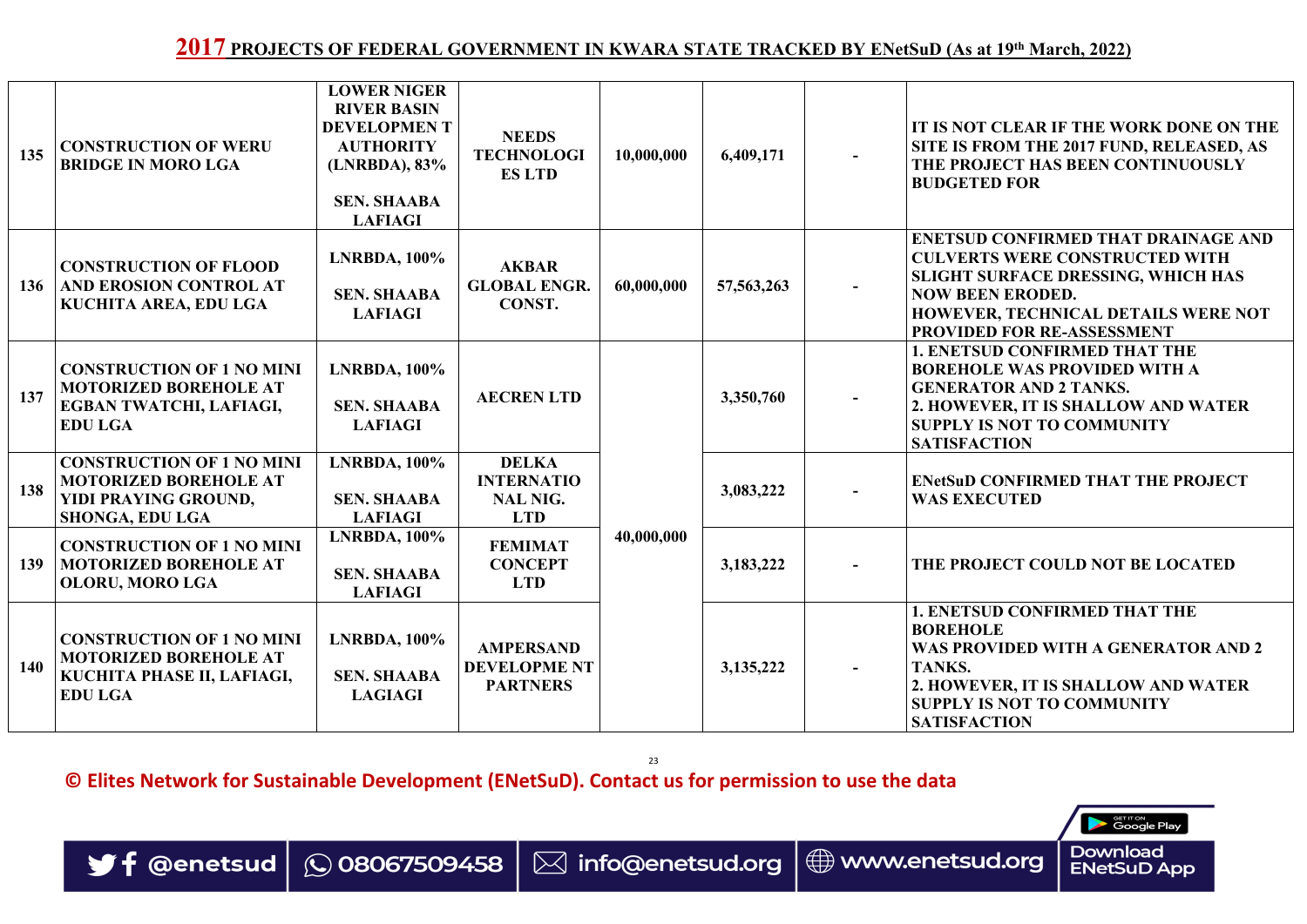24



**© Elites Network for Sustainable Development (ENetSuD). Contact us for permission to use the data**



| 141 | <b>CONSTRUCTION OF 1 NO MINI</b><br><b>MOTORIZED BOREHOLE AT</b><br>PALACE CLINIC, PATIGI                                                              | <b>LNRBDA, 100%</b><br><b>SEN. SHAABA</b><br><b>LAFIAGI</b> |                                                                    | 3, 135, 222 | $\sim$   | <b>ENETSUD CONFIRMED THAT THE BOREHOLE</b><br>WAS PROVIDED AND SERVING THE<br><b>COMMUNITY</b>                                                                                                                     |
|-----|--------------------------------------------------------------------------------------------------------------------------------------------------------|-------------------------------------------------------------|--------------------------------------------------------------------|-------------|----------|--------------------------------------------------------------------------------------------------------------------------------------------------------------------------------------------------------------------|
| 142 | <b>CONSTRUCTION OF 1 NO MINI</b><br><b>MOTORIZED BOREHOLE AT</b><br><b>BODE SAADU, MORO LGA</b>                                                        | $LNRBDA, 100\%$<br><b>SEN. SHAABA</b><br><b>LAFIAGI</b>     | <b>ACCURATE</b><br>POINT CO. LTD                                   | 3,083,222   | $\sim$   | THE BOREHOLE COULD NOT BE LOCATED                                                                                                                                                                                  |
| 143 | <b>MORO WATER WORKS, BODE</b><br><b>SAADU</b>                                                                                                          | <b>LNRBDA</b><br><b>SEN. SHAABA</b><br><b>LAFIGI</b>        |                                                                    |             |          | <b>ENETSUD CONFIRMED THAT THE PROJECT</b><br>WAS DONE AND SERVING THE COMMUNITY                                                                                                                                    |
| 144 | <b>CONSTRUCTION OF 1 NO MINI</b><br><b>MOTORIZED BOREHOLE AT</b><br><b>EGBAN LANDA DZAGI, 1</b><br><b>BINDOFU PHASE II, LAFIAGI,</b><br><b>EDU LGA</b> | <b>LNRBDA, 100%</b><br><b>SEN. SHAABA</b><br><b>LAFIAGI</b> | <b>LUGE</b><br><b>DYNAMIC</b><br><b>SERVICES</b><br><b>LIMITED</b> | 3,350,760   | $\sim$ . | <b>1. ENETSUD CONFIRMED THAT THE</b><br><b>BOREHOLE</b><br>WAS PROVIDED WITH A GENERATOR AND 2<br>TANKS.<br>2. HOWEVER, IT IS SHALLOW AND WATER<br><b>SUPPLY IS NOT TO COMMUNITY</b><br><b>SATISFACTION</b>        |
| 145 | <b>CONSTRUCTION OF 1 NO MINI</b><br><b>MOTORIZED BOREHOLE AT</b><br>YIDI PRAYING GROUND,<br><b>LAFIAGI, EDU LGA</b>                                    | $LNRBDA, 100\%$<br><b>SEN. SHAABA</b><br><b>LAFIAGI</b>     | <b>BAROSIT</b>                                                     |             |          | <b>1. ENETSUD CONFIRMED THAT THE</b><br><b>BOREHOLE WAS PROVIDED WITH A</b><br><b>GENERATOR AND 2 TANKS.</b><br>2. HOWEVER, IT IS SHALLOW AND WATER<br><b>SUPPLY IS NOT TO COMMUNITY</b><br><b>SATISFACTION</b>    |
| 146 | <b>CONSTRUCTION OF 1 NO MINI</b><br><b>MOROTIZED BOREHOLE AT</b><br>TAIWO ROAD, LAFIAGI, EDU<br><b>LGA</b>                                             | <b>LNRBDA, 100%</b><br><b>SEN. SHAABA</b><br><b>LAFIAGI</b> | <b>INTERBIZ</b><br><b>LIMITED</b>                                  | 6,176,444   | $\sim$ . | <b>1. ENETSUD CONFIRMED THAT THE</b><br><b>BOREHOLE</b><br>WAS PROVIDED WITH A GENERATOR AND 2<br><b>TANKS.</b><br>2. HOWEVER, IT IS SHALLOW AND WATER<br><b>SUPPLY IS NOT TO COMMUNITY</b><br><b>SATISFACTION</b> |
| 147 | <b>CONSTRUCTION OF I NO</b><br><b>INDUSTRIAL BOREHOLE ON</b><br><b>6M STANCHION IN NYSC CAMP,</b><br>YIPATA, EDU LGA                                   | <b>LNRBDA, 100%</b><br><b>SEN. SHAABA</b><br><b>LAFIAGI</b> |                                                                    | 6,802,099   | $\sim$   | <b>ENETSUD CONFIRMED THAT THE PROJECT</b><br>WAS EXECUTED AND SERVING THE<br><b>COMMUNITY</b>                                                                                                                      |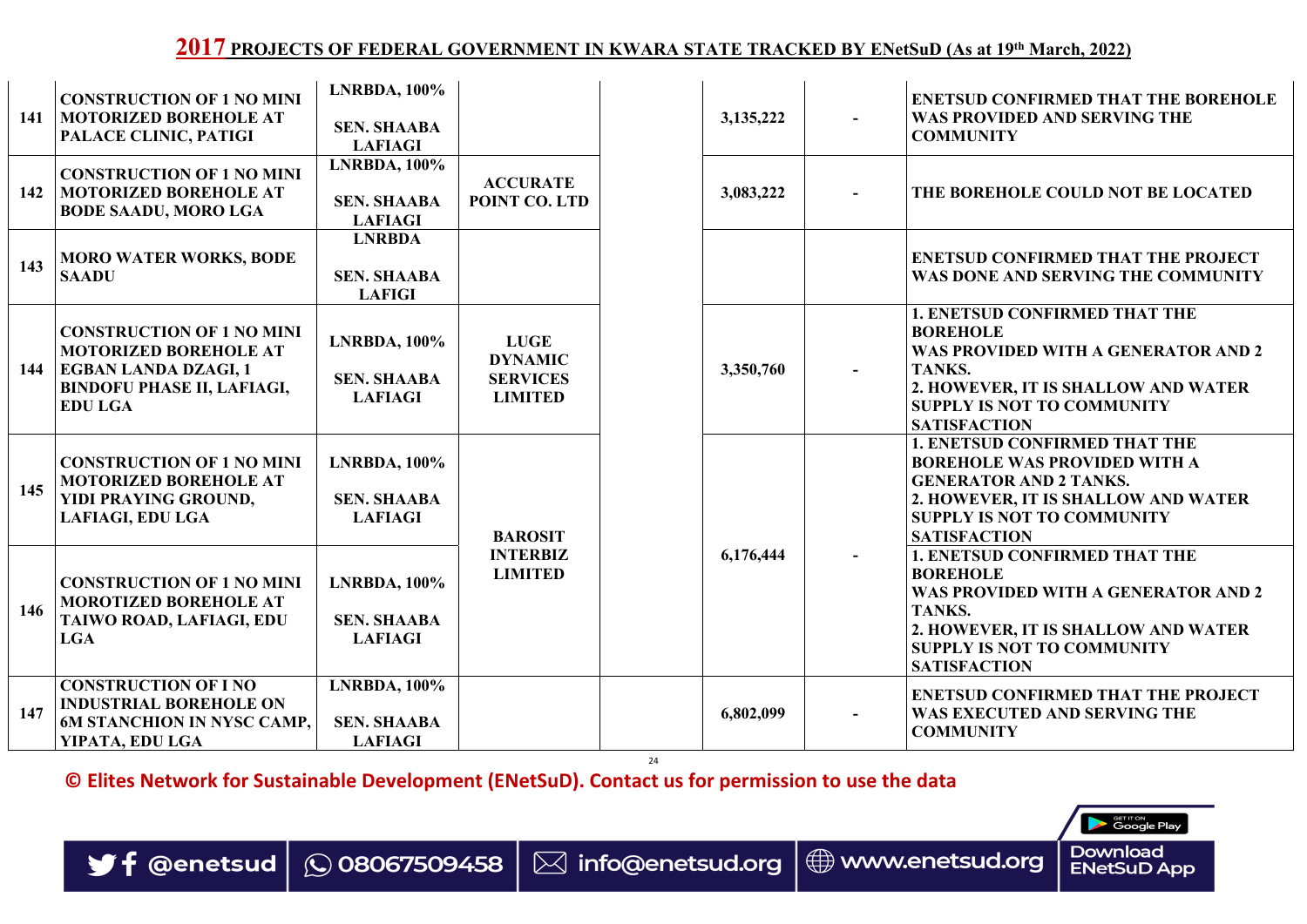25

**© Elites Network for Sustainable Development (ENetSuD). Contact us for permission to use the data**





|            |                                                                                         | <b>LNRBDA</b>                        |                                                        |            |                          |                   |
|------------|-----------------------------------------------------------------------------------------|--------------------------------------|--------------------------------------------------------|------------|--------------------------|-------------------|
| 148        | <b>ELECTRIFICATION PROJECT</b><br><b>ALONG BODE SAADU DAM</b>                           | <b>SEN. SHAABA</b><br><b>LAFIAGI</b> |                                                        |            |                          |                   |
|            | <b>ELECTRIFICATION AND</b><br><b>INSTALLATION OF HIGH</b>                               | <b>LNRBDA, 100%</b>                  |                                                        |            |                          |                   |
| <b>149</b> | <b>TENSION 33 KVA WITH</b><br><b>TRANSFORMERS AT</b><br>NINGUBA, EDU LGA                | <b>SEN. SHAABA</b><br><b>LAFIAGI</b> | <b>NEEDS</b>                                           |            |                          |                   |
|            | <b>ELECTRIFICATION AND</b><br><b>INSTALLATION OF HIGH</b>                               | <b>LNRBDA, 100%</b>                  | <b>TECHNOLOGI</b><br><b>ES LIMITED</b>                 | 50,000,000 | 39,038,396               |                   |
| <b>150</b> | <b>TENSION 33 KVA WITH</b><br><b>TRANSFORMERS AT GWOGA,</b><br><b>EDU LGA</b>           | <b>SEN. SHAABA</b><br><b>LAFIAGI</b> |                                                        |            |                          |                   |
|            | <b>REHABILITATION OF LOW</b><br><b>TENSION 33 KVA WITH</b>                              | <b>LNRBDA, 90%</b>                   |                                                        |            |                          |                   |
| 151        | <b>INSTALLATION OF</b><br>TRANSFORMER AT LIPATA,<br><b>EDU LGA</b>                      | <b>SEN. SHAABA</b><br><b>LAFIAGI</b> |                                                        |            | $\overline{\phantom{a}}$ |                   |
|            | <b>REHABILITATION OF LOW</b><br><b>TENSION 33 KVA WITH</b>                              | <b>LNRBDA, 90%</b>                   | <b>MAAQALLAH</b>                                       | 40,000,000 | 27,555,305               |                   |
| 152        | <b>INSTALLATION OF</b><br><b>TRANSFORMER AT BANI, EDU</b><br><b>LGA</b>                 | <b>SEN. SHAABA</b><br><b>LAFIAGI</b> | <b>INTEGRATED</b><br><b>SERVICES</b><br><b>LIMITED</b> |            |                          | $\triangle$<br>С. |
|            | <b>REHABILITATION OF LOW</b><br><b>TENSION 33 KVA WITH</b>                              | <b>LNRBDA</b> , 90%                  |                                                        |            |                          |                   |
| 153        | <b>INSTALLATION OF</b><br>TRANSFORMER AT SHINGA,<br><b>EDU LGA</b>                      | <b>SEN. SHAABA</b><br><b>LAFIAGI</b> |                                                        |            |                          |                   |
|            | <b>CONSTRUCTION OF BOX</b>                                                              | <b>LNRBDA, 100%</b>                  | <b>AKBAR GLOBAL</b>                                    |            |                          |                   |
| 154        | <b>CULVERT AT EDOGI I, GBORO</b><br><b>ROAD, EDU LGA</b>                                | <b>SEN. SHAABA</b><br><b>LAFIAGI</b> | <b>ENGINEERING</b><br><b>AND</b>                       | 50,000,000 | 41,529,900               |                   |
| 155        | <b>CONSTRUCTION OF BOX</b><br><b>CULVERT AT EDOGI II, GBORO</b><br><b>ROAD, EDU LGA</b> | <b>LNRBDA, 100%</b>                  | <b>CONSTRUCTI</b><br><b>ON WORKS</b><br><b>LIMITED</b> |            |                          |                   |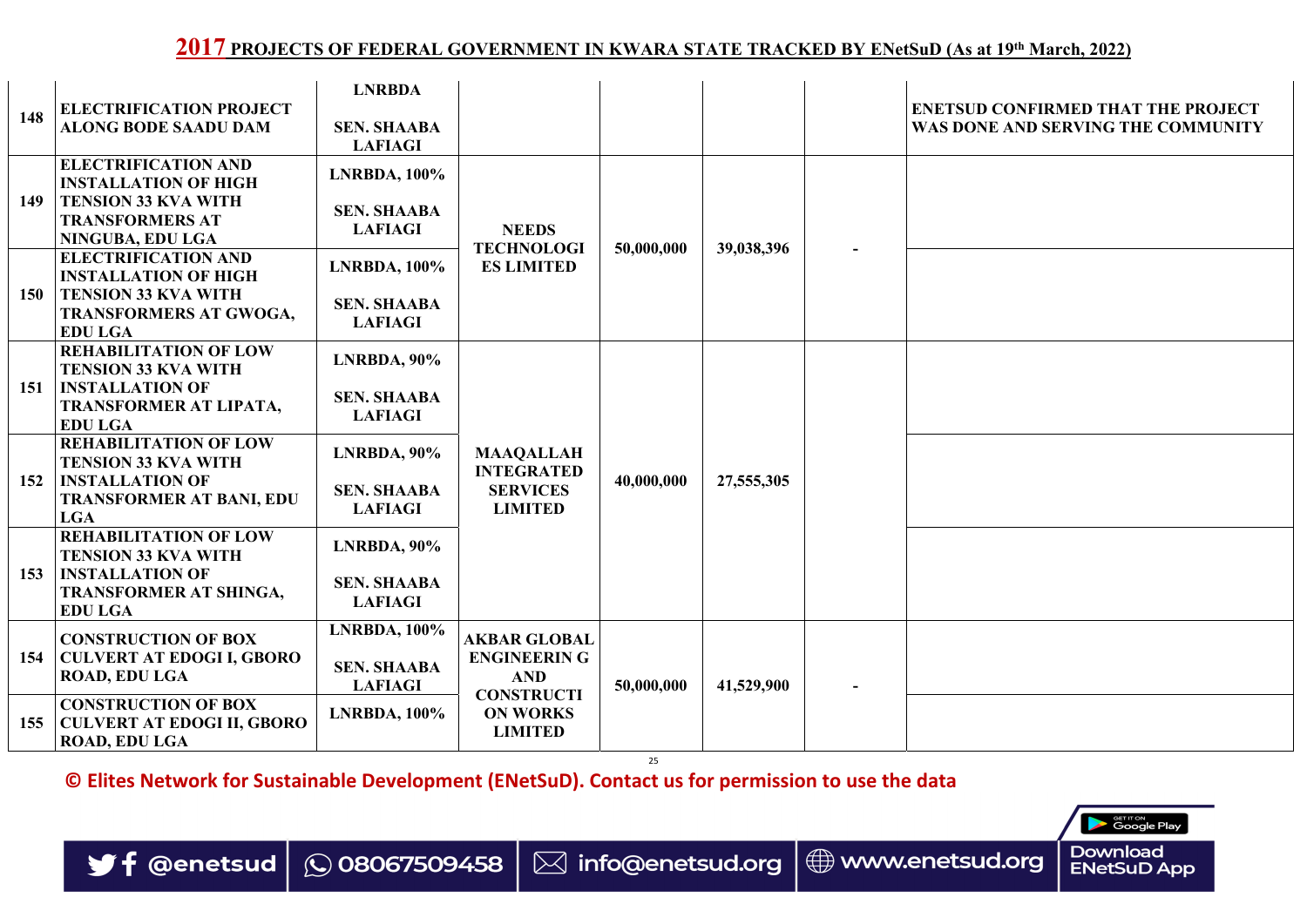26

**© Elites Network for Sustainable Development (ENetSuD). Contact us for permission to use the data**





|            |                                                                                                                              | <b>SEN. SHAABA</b><br><b>LAFIAGI</b>                                       |                                                                          |            |              |                                                                                                                                                                                                             |
|------------|------------------------------------------------------------------------------------------------------------------------------|----------------------------------------------------------------------------|--------------------------------------------------------------------------|------------|--------------|-------------------------------------------------------------------------------------------------------------------------------------------------------------------------------------------------------------|
|            | <b>CONSTRUCTION OF BOX</b>                                                                                                   | <b>LNRBDA, 100%</b>                                                        |                                                                          |            |              |                                                                                                                                                                                                             |
| 156        | CULVERT AT SANCHITAGI,<br><b>GBORO ROAD, EDU LGA</b>                                                                         | <b>SEN. SHAABA</b><br><b>LAFIAGI</b>                                       |                                                                          |            |              |                                                                                                                                                                                                             |
|            | <b>CONSTRUCTION OF</b><br><b>MOTORIZED BOREHOLE WITH</b>                                                                     | <b>LNRBDA, 100%</b>                                                        |                                                                          |            |              |                                                                                                                                                                                                             |
| 157        | <b>PLASTIC TANK AT EFUE</b><br><b>VILLAGE, BERIKODO</b><br><b>DISTRICT, ASA LGA</b>                                          | <b>HON. RAZAK</b><br><b>ATUNWA</b>                                         | <b>TOTAL MARK</b>                                                        |            |              | <b>ENETSUD CONFIRMED THAT THE PROJECT IS</b><br><b>COMPLETED AND SERVING THE COMMUNITY</b>                                                                                                                  |
|            | <b>CONSTRUCTION OF</b><br><b>MOTORIZED BOREHOLE WITH</b>                                                                     | $LNRBDA$ , $100\%$                                                         | <b>GLOBAL</b><br><b>LIMITED</b>                                          |            | 8,600,142    |                                                                                                                                                                                                             |
| 158        | <b>PLASTIC TANK AT ILE AGO</b><br><b>OPPOSITE PAKATA</b><br><b>ROUNDABOUT, ILORIN WEST</b><br><b>LGA</b>                     | <b>HON. RAZAK</b><br><b>ATUNWA</b>                                         |                                                                          | 13,000,000 |              | <b>ENETSUD CONFIRMED THAT THE PROJECT IS</b><br><b>COMPLETED AND SERVING THE COMMUNITY</b>                                                                                                                  |
| 159        | <b>SUPPLY OF SUBMERSIBLE</b><br><b>PUMPS FOR BOREHOLE</b><br><b>MAINTENANCE</b>                                              | <b>LNRBDA, 100%</b><br><b>HON. RAZAQ</b><br><b>ATUNWA</b>                  | <b>O.M.</b><br><b>FOSMAN NIG.</b><br><b>LIMITED</b>                      |            | 2,463,600    | THE PROJECT LOCATION IS NOT KNOWN                                                                                                                                                                           |
| 160        | <b>SUPPLY OF GENERATING SETS</b><br><b>AND EMPOWERMENT ITEMS</b><br><b>FOR PATIGI LGA</b>                                    | <b>LNRBDA, 100%</b><br><b>HON. AHMAN</b><br><b>PATIGI</b><br><b>BAHAGO</b> | <b>ABITAT</b><br><b>KONSULTAN TS</b><br><b>NIGERIA</b><br><b>LIMITED</b> | 30,000,000 | 24, 284, 925 | <b>ENETSUD CONFIRMED THAT THE</b><br><b>EMPOWERMENT ITEMS WERE DISTRIBUTED</b>                                                                                                                              |
| <b>161</b> | <b>HANDPUMP BOREHOLE AT</b><br><b>ALH. NDAGI GIYAN</b><br>  COMPOUND, BEHIND<br><b>GENERAL HOSPITAL PATIGI</b><br><b>LGA</b> | $LNRBDA, 100\%$<br><b>HON. AHMAN</b><br><b>PATIGI</b><br><b>BAHAGO</b>     | <b>OKD</b><br><b>CONSTRUCTI</b>                                          | 15,000,000 | 2, 732,010   | <b>ENETSUD CONFIRMED THAT THE</b><br><b>PROJECT WAS COMPLETED AND SERVING</b><br><b>THE COMMUNUTY</b><br><b>HOWEVER, COMMUNITY NOW HAS TO</b><br><b>PUMP SEVERAL TIMES BEFORE WATER</b><br><b>COMES OUT</b> |
| 162        | <b>HANDPUMP BOREHOLE AT</b><br>ALH. NDAMAN MOHAMMAD<br><b>COMPOUND, YIDI ROAD,</b><br>PATIGI LGA                             | <b>LNRBDA, 100%</b>                                                        | <b>ON LIMITED</b>                                                        |            |              | THE BOREHOLE WAS REPORTED TO BE<br><b>CONSTRUCTED AT LATE ALH. NDAMAN</b><br><b>BUILDING SITE, AND COULD NOT BE</b><br><b>ASSESSED</b>                                                                      |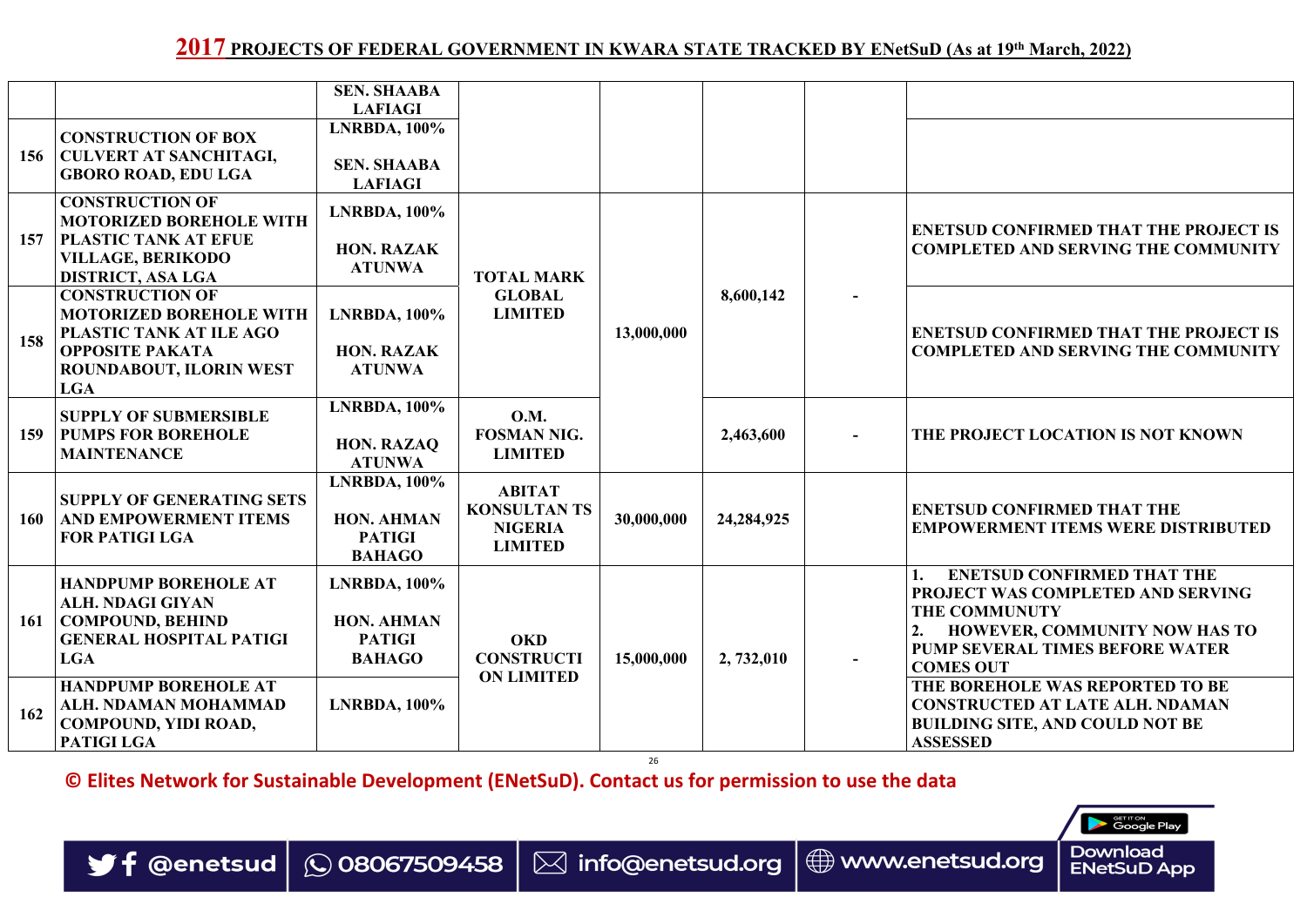27 **© Elites Network for Sustainable Development (ENetSuD). Contact us for permission to use the data**



|     |                                                                                              | <b>HON. AHMAN</b><br><b>PATIGI</b><br><b>BAHAGO</b>                        |                                                            |           |  |                                                                                                                                                                                                             |
|-----|----------------------------------------------------------------------------------------------|----------------------------------------------------------------------------|------------------------------------------------------------|-----------|--|-------------------------------------------------------------------------------------------------------------------------------------------------------------------------------------------------------------|
| 163 | <b>HANDPUMP BOREHOLE AT</b><br><b>ETSU KANKANNI'S</b><br><b>COMPOUND, PATIGI LGA</b>         | <b>LNRBDA, 100%</b><br><b>HON. AHMAN</b><br><b>PATIGI</b><br><b>BAHAGO</b> |                                                            |           |  | <b>1. ENETSUD CONFORMED THAT THE PROJECT</b><br>WAS EXECUTED, BUT IT STARTED<br>DEVELOPING FAULTS AFTER 3 MONTHS.<br>2. COMMUNITY COMPLAINED THAT THEY<br>CAN NO LONGER AFFORD THE COST OF<br><b>REPAIR</b> |
| 164 | <b>HANDPUMP BOREHOLE AT</b><br><b>PARUMAGI COMMUNITY,</b><br>PATIGI LGA                      | <b>LNRBDA, 100%</b><br><b>HON. AHMAN</b><br><b>PATIGI</b><br><b>BAHAGO</b> | <b>FEMI FADEYI</b><br><b>VENTURE</b><br><b>LIMITED</b>     | 4,098,015 |  | <b>ENETSUD COFIRMED THAT THE BOREHOLE</b><br>WAS PROVIDED AND SERVING THE<br><b>COMMUNITY</b>                                                                                                               |
| 165 | <b>HANDPUMP BOREHOLE AT</b><br><b>ABUBAKAR TSONFORAKO'S</b><br><b>COMPOUND, PATIGI LGA</b>   | <b>LNRBDA, 100%</b><br><b>HON. AHMAN</b><br><b>PATIGI</b><br><b>BAHAGO</b> |                                                            |           |  | <b>ENETSUD CONFIRMED THAT THE</b><br><b>BOREHOLE WAS PROVIDED AND SERVING</b><br><b>THE COMMUNITY</b>                                                                                                       |
| 166 | <b>HANDPUMP HOREHOLE AT</b><br><b>HAJIA EMIR GABI COMPOUND,</b><br>TANKPAFU ROAD, PATIGI LGA | <b>LNRBDA, 100%</b><br><b>HON. AHMAN</b><br><b>PATIGI</b><br><b>BAHAGO</b> | <b>TAS GLOBAL</b>                                          | 2,732,010 |  | <b>ENETSUD CONFIRMED THAT THE BOREHOLE</b><br><b>WAS PROVIDED AND</b><br><b>SERVING THE COMMUNITY</b>                                                                                                       |
| 167 | <b>HANDPUMP BOREHOLE AT</b><br>  LUKPAN COMPOUND, PATIGI<br><b>LGA</b>                       | <b>LNRBDA, 100%</b><br><b>HON. AHMAN</b><br><b>PATIGI</b><br><b>BAHAGO</b> | <b>CONCEPT</b><br><b>VENTURES</b>                          |           |  | <b>ENETSUD CONFIRMED THAT THE BOREHOLE</b><br><b>WAS PROVIDED AND</b><br><b>SERVING THE COMMUNITY</b>                                                                                                       |
| 168 | <b>HANDPUMP BOREHOLE AT</b><br><b>EMICHIGO COMPOUND,</b><br>PATIGI LGA                       | <b>LNRBDA, 100%</b><br><b>HON. AHMAN</b><br><b>PATIGI</b><br><b>BAHAGO</b> | <b>DONTONIC</b><br><b>INVESTMENT</b><br><b>NIG LIMITED</b> | 2,732,010 |  | <b>ENETSUD CONFIRMED THAT THE</b><br><b>BOREHOLE WAS PROVIDED AND SERVING</b><br><b>THE COMMUNITY</b>                                                                                                       |